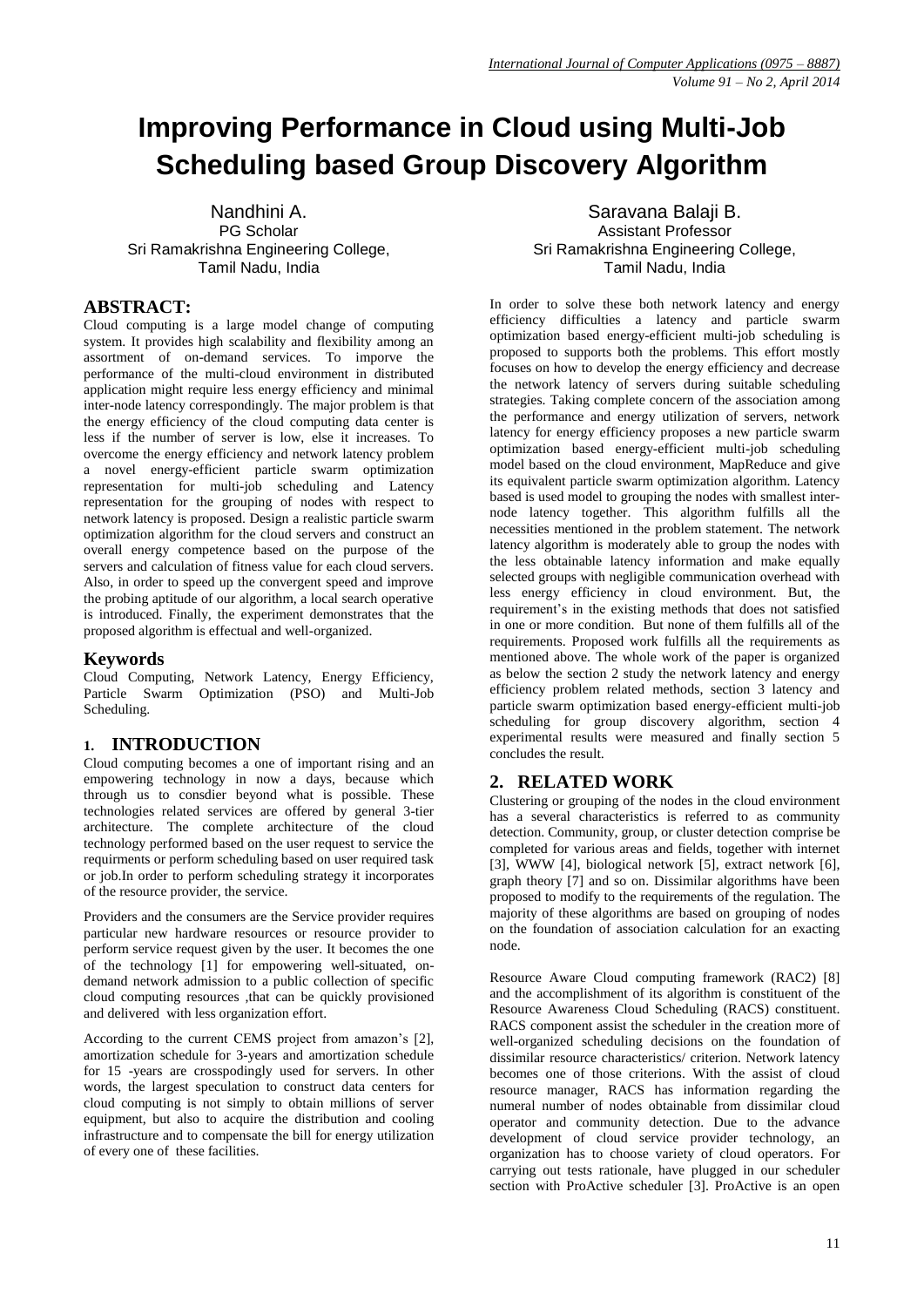source cloud middle-ware, which enables the consumer to accomplish its tasks on a group or cloud infrastructure.

Anderson et al. [9] developed a Local spectral partitioning algorithm for partitioning the cloud operations. It is one of the types of graph partitioning algorithm and it use page rank vector to attain its partitioning procedure for operators. They expected to decrease the conductance in their algorithm. It can cluster the nodes on the beginning of connection assessment and generate equally restricted groups. It also does not necessitate an algorithm to run every time, whenever you like a procedure demands for a cluster.

Lang et al. [10] also presented a graph partitioing algorithm Flow-based Metis+MQI .The main aim of the algorithm is to increase the conductance of graph cuts. They have shared MQI with Metis to achieve a heuristic graph partitioner to discover the outcome. It can cluster the nodes on the beginning of connection value and construct equally restricted groups.

Garcia et al. [11] presented a Hierarchical compact algorithm and hierarchical star algorithm for measuring the group nodes collection; it is based on universal structure for agglomerative hierarchical clustering. In which they experienced and compared these algorithms. The structure is based on graphs. They attain the dissimilar hierarchical agglomerative clustering algorithms starting this structure by using dissimilar measures.

To decrease the energy utilization of data centers and recover energy efficiency, numerous scholars have completed a number of associated researches, such as literatures [12-16]. Decrease energy addicted by cooling scheme. For instance, you preserve to use Google's "free cooling" approach, heat of each servers from free cooling mode are removed by using low heat ambient air. Google states that still there is no specfic cooling equipment avaliable for data centers in Belgium.

According to the success of google engineers, the climatic condtions of the belgium support free cooling approximately year-round, with temperatures increasing higher than the suitable assortment for free cooling concerning seven days per year. Improve the energy efficiency [17] of servers are responsive with the aim of low energy consumption of a server is mostly outstanding to its idle status caused by low CPU consumption.

## **3. LATENCY AND PARTICLE SWARM OPTIMIZATION BASED ENERGY-EFFICIENT MULTI-JOB SCHEDULING FOR GROUP DISCOVERY ALGORITHM**

In existing network latency grouping algorithm doesn't add the energy efficiency conception in all stages of group discovery algorithm, so it becomes more energy consumption with less network latency to overcome the problem, a proposed work tradeoff among energy consumption and network latency for group discovery algorithm. The basics of the proposed work are grouping the similar nodes with less inter-node latency and less energy utilization for every service provider (SP). In the initial stage of cloud scheduler, it makes the decision for scheduling based on the grouping information obtained from network latency and PSO based energy efficiency multi-job scheduling algorithm. In this resolution, it is reasonably proficient to cluster the nodes with the smallest obtainable latency and enegry infromation results from PSOBEMJS ( ). Latency and energy information is accessible only for those nodes, which comprise done several communications through other nodes. Thus the sensible result of which heuristically performs the combination decision on incomplete latency and energy information.

The algorithm runs for each and every time to find the less network latency and minumum energy efficiency also evaluated using multi job scheduling algorithm in same intiliazation phase. This latency and energy efficiency is compared to a threshold, PMU and group threshold value, for making the decision to group the similar nodes. The iteration of the algorithm is performed when it is equals to the number of nodes with number of times. The algorithm has three dissimilar phases; initialization, configuration and dissimilar phases; initialization, configuration and reconfiguration. Initialization phase is dependable to place the situation for the algorithm implementation. Configuration phase is dependable to find out the groups, it is the major core part of the phase. In detail it is the concrete group discovery phase. Final phase of the algorithm is Reconfiguration phase. It group the node which maynot be grouped with other nodes than the nodes grouped by configuration phase. Before going more into the details of these phases, first introduce the energy efficiency algorithm that are going to be used in group discovery algorithm.

Improving the energy effectiveness of cloud servers, the Power usage effectiveness (PUE) of data centers can be improved. Though, this energy utilization problem cannot be easily solved by using general load balancing between the servers consequently while to formulate all the servers CPU utilization as an alternative, there exists an best performance and energy peak for each server [18]. Energy utilization per task is inclined by the CPU consumption of servers other than, in order to make simpler the representation, simply consider the impact of CPU utilization. While the CPU utilization is small, power of each server is not mentioned effectively and therefore the energy efficiency for each task is high. In other hand while the CPU utilization is high as well as the energy utilization of each server is high, due to the contest for resources between tasks, it leads to degradation of performance and more execution time per task. In previous work the variation of energy for each task is measured by using "U-shaped" curvature with CPU utilization. So it can be understood that the servers accomplish the optimal energy efficiency when all servers consecutively at its best possible performance. Get this best optimal result of enery efficiency for each server, first give the major work related description of the energy-efficient multi-job scheduling difficulty and then build its matching particle swarm optimization (PSO) algorithm.

The scheduling procedure of the algorithm considers the N servers for each data center. Consider the present utilization of the CPU resources for each server k is denoted as  $CS_{k}$  and its best optmial values of CPU utilization are  $CO_k$ , where  $k =$ 1,2, … … .N. If there are J jobs to perform for each cloud server  $A = \{A_1, \dots, A_j\}$  necessitate being process and the input server data for each job  $A_q$  is  $D_q$  where  $q =$ 1,2, … … . J. The input data file of each and every cloud server data  $D_q$  determination is separated into  $m_q$  equal splits with each size, consequently present be  $\overline{m} = \sum_{q=1}^{F} m_q$  splits, which are denoted  $s D = \{D_1, D_2, \dots \dots \dots D_F\} = \{d_1, d_2, \dots \dots \dots d_{\overline{m}}\}.$  It first required storing the result of each splits on N servers. To make sure the consistency of data, every split might select combination of three dissimilar servers for each and every storage node. Using a  $\overline{m} \times 3$  matrix P to correspond to the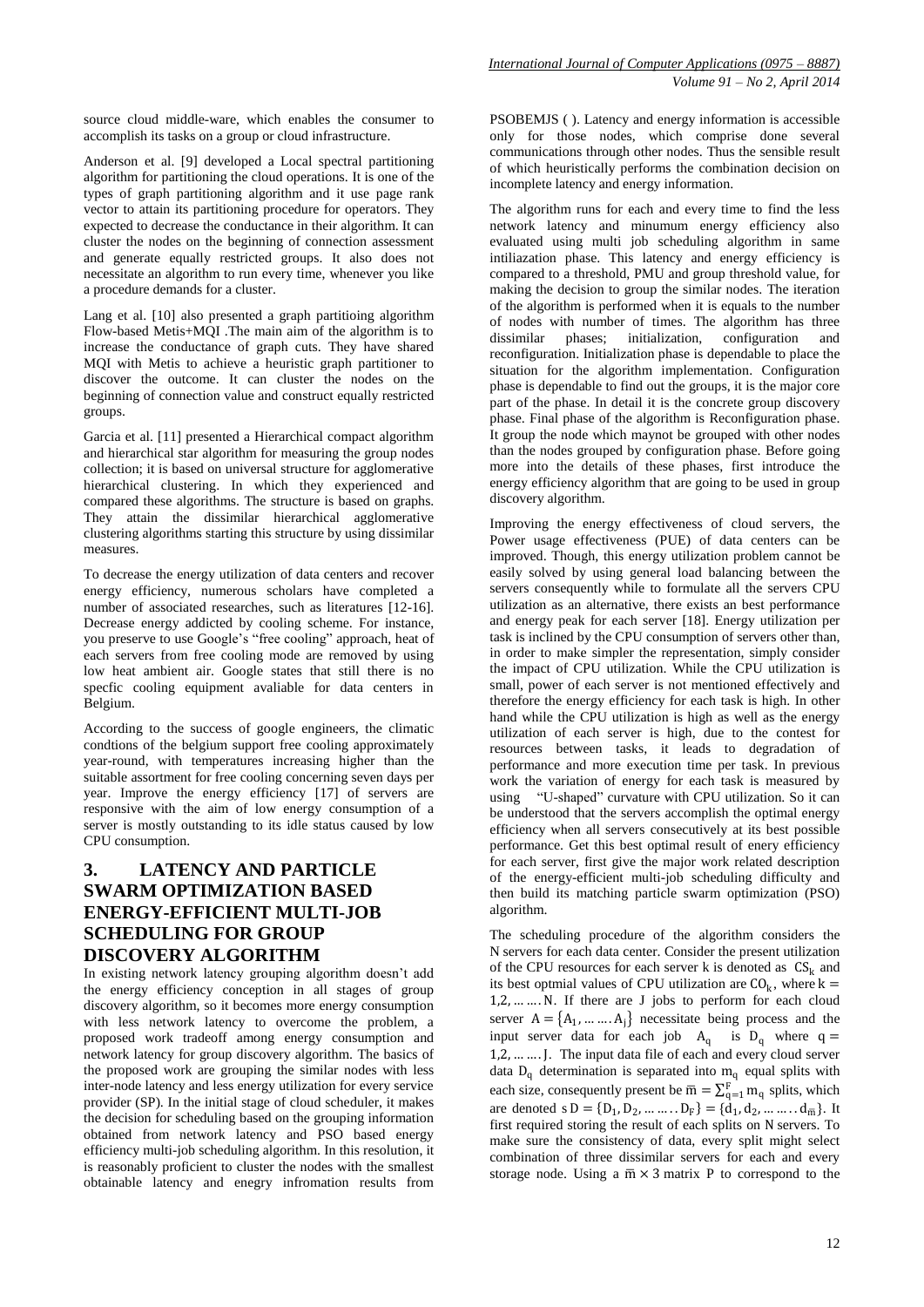storage space position of each split, and the constituent  $p_{ij}$  indicates the storage space position of split  $d_i$ , somewhere integer  $p_{ii} \in [1, N]$ , i = 1,2, ... ... m denoted the nodes and j = 1,2,3 … …the corresponds to the MapReduce structure, know that every input data  $D_q$  determination to be procedure by map and reduce process, it is represented as  $m_q$  and  $r_q$ with less CPU utilization for map and reduce process, it is also represented as  $CM_q$  and  $CR_q$ .

The major difficulty of the process is how to assign the job to each and every split of data center for N server with less energy efficiency, for that purpose need to convert the map and reduce task data into vector form of representation that is  $v = \sum_{q=1}^{F} m_q + \sum_{q=1}^{F} r_q$ . The vector representation of data center is converted into scheduling task with current node and NeighborNode  $S = (s_1, s_2, \dots, s_i, \dots, s_v)$  to represent the completed task of scheduling procedure, and the i<sup>th</sup> constituent of vector S indicate that task i is assigned on server  $s_i$  where  $1 \leq s_i \leq N$  and  $i = 1, 2, ..., v$ . Traversing throughout the scheduling process S and achieve the set of map and reduce results for each and every job  $A<sub>a</sub>$  which are assigned on server k, it is denoted as  $M_q^k$  and  $R_q^k$ , correspondingly, where  $k = 1, 2, ..., N$  and  $q = 1, 2, ..., J$ Let  $NM_q^k = |M_q^k|$  and  $NR_q^k = |R_k^q|$ . Here give the PSO optimization model for the multi-job scheduling difficulty with energy efficiency based on MapReduce structure for cloud computing

$$
\min \sum_{k=1}^{N} \left( CO_K - \left( CS_K + \sum_{q=1}^{F} (NM_K^q \times CM_q) + \sum_{q=1}^{F} (NR_K^q \times \left( CM_q \right) \right) \right)
$$
\n
$$
CR_q \right)^2
$$
\n
$$
(1)
$$

satifies that for scheduling schema S,

$$
\begin{cases}\ns_i \in [p_{i1}, p_{i2}p_{i3}] & \text{for } i = 1, 2, \dots, \overline{m} \\
s_i \in [1, N] & \text{for } i = \overline{m} + 1, \overline{m} + 2, \dots, \overline{v} \\
NM_K^q = \left| \{ s_i | s_i = k, i = \sum_{j=0}^{q-1} m_j + 1, \sum_{j=0}^{q-1} m_j + 2, \dots, \sum_{j=0}^{q-1} m_j + \right. \\
m_q \} \right| & (3)\n\end{cases} \tag{2}
$$

where  $m_0 = 0, k = 1, 2, \ldots, N, q = 1, 2, \ldots F$ 

$$
NR_{K}^{q} = \left| \left\{ s_{i} | s_{i} = k, i = \overline{m} + \sum_{j=0}^{q-1} r_{j} + 1, \sum_{j=0}^{q-1} r_{j} + 2, ..., \sum_{j=0}^{q-1} r_{j} + r_{q} \right\} \right| \tag{4}
$$

where  $r_0 = 0, k = 1, 2, \ldots, N, q = 1, 2, \ldots$  F

$$
CS_{k} + \sum_{q=1}^{F} (NM_{K}^{q} \times CM_{q}) + \sum_{q=1}^{F} (NR_{K}^{q} \times CR_{q}) \le
$$
  
1 (5)

where  $k = 1, 2, ..., N$ ,  $CM_q \in [0, 1], q = 1, 2,$ . F

The objective funtion of the PSO algorithm needs to calculate the CPU utilization after scheduling and their optimal points. Equation (2) express to facilitate if there is map tasks $_i$  is assigned to server  $s_i$  and then it stores the corresponding data

of this map tasks<sub>i</sub>. These types of scheduling schema avoid a large-scale data progress by not only reducing the bandwidth, but also map and process the data in efficient manner. Equation (3) and (4) compute the number of map tasks  $NM_K^q$ and reduce tasks  $NR_K^q$  of job  $A_q$  which are assigned to server k. Equation (5) denotes to utilization of CPU for any server must not go beyond earlier than and following the task scheduling.

A particle swarm optimization (PSO) is the general comparable to a behaivour of fish or bird moving in dimensional search or investigation search space. Bases on the individuality of this energy efficient problem, agree to the integer coding, convert the map and reduce task data into vector form of representation that is  $v = \sum_{q=1}^{F} m_q + \sum_{q=1}^{F} r_q$ including  $\bar{m} = \sum_{q=1}^{F} m_q$  map tasks and  $\bar{r} = \sum_{q=1}^{F} r_q$  reduce tasks. The intialization of every one particle is the to consider the tasks to be scheduled with vector  $S = (s_1, ..., s_v)$  as an individual to represent a scheduling scheme S indicate that  $task_i$  is assigned on servers<sub>i</sub>. All particles have fitness values demonstrating their performances of each and every server K and velocities which straight the journey of particles. Each particle location of each server energy efficiency best values are inclined by together both local and global best energy efficiency optimial results, it is referred to as pbest , gbest. Therefore particles have a tendency to fly towards an improved best energy efficiency exploration area throughout the search procedure. A particle position on the search freedom is specified by two basics, namely its velocity and position, which are updated in each and every generation as follows.

## **3.1 Energy efficiency particle swarm optimization based energy-efficient multijob scheduling algorithm PSOBEMJS ( )**

**Step 1:** Initializing the particles with scheduling vector  $S = (s_1, ..., s_v)$  and mapreduce functions  $NR_K^q$  and  $NM_K^q$  let  $NM_K^q = 0$  and  $NR_K^q = 0$  where  $k = 1,2...N$  and  $q = 1,2...q$ empty set  $M_k$  and  $R_k$ 

**Step 2:** For  $i = 1, 2, \dots, N$  where N is the size of the paritcles that corresponds to the scheduling vector. For each element  $s_i$  of individual S set  $k = s_i$  and  $m_0 = 0$ 

**Step 3:** For a job  $A_q$  where  $q = 1, 2, ...$  *...* J

3.1. If 
$$
i = \sum_{j=0}^{q-1} m_j + 1
$$
,  $\sum_{j=0}^{q-1} m_j + 2$ , .......,  $\sum_{j=0}^{q-1} m_j + m_q$ ,  $N M_K^q$  plus one and put *i* into set  $M_k$ 

- 3.2. Else
- 3.3. If  $i = \overline{m} + \sum_{j=0}^{q-1} r_j + 1, \sum_{j=0}^{q-1} r_j + 2, \dots \dots \dots \sum_{j=0}^{q-1} r_j +$  $r_q$ , NR<sup>q</sup><sub>K</sub> plus one and put i into set R<sub>k</sub>

**Step 4:** For  $j = 1, 2, \ldots, K$  where k is the number of servers and randomly initializes frequency to the servers

**Step 5:** Initialize a population of particles with random positions and velocities  $V[i]$  in the search space.

**Step 6:** Initialize the local best energy efficiency as pBest of each scheduling vector

pbest  $[i] = S_i$ 

**Step 7:** Evaluate objectives of each particle using the equation  $(2,3,4,5)$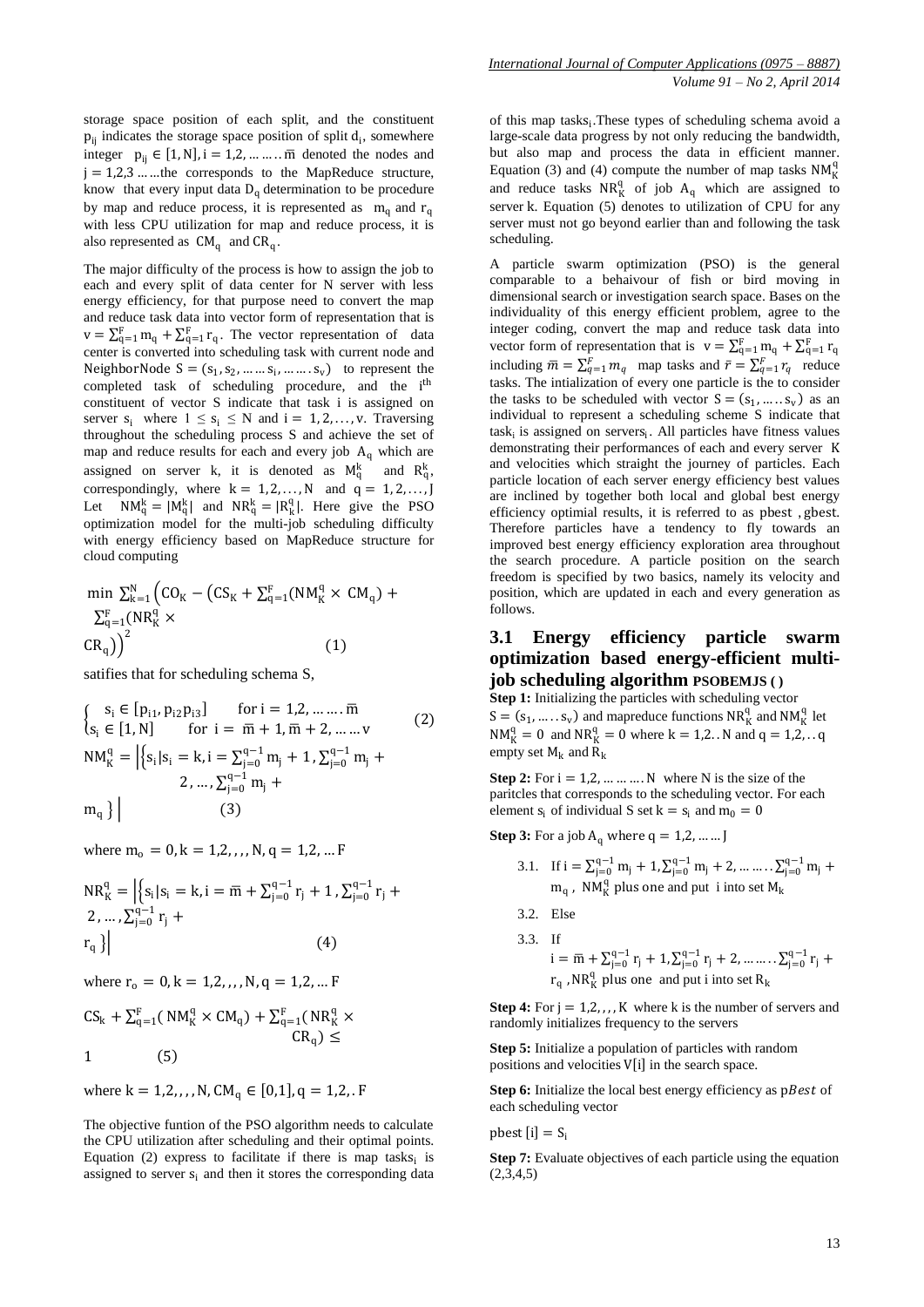**Step 8:** Initialize the Global Best particle (gBest) with the best one among N the particles:  $gBest = Best$  particle found in S<sub>i</sub>

**Step 9:** End For

**Step 10:** Add the no dominated solutions found in S into objective function in step (7)

**Step 11:** Initialize the iteration number  $t = 0$ 

**Step 12:** *Repeat until*  $t > G$  *(G is the maximum number of* iterations)

12.1. for  $i = 1, 2, ... ... ... N$ 

- 12.2. Randomly select the global best particle for  $S_i$ from the map reduce vector v store its position in *gBest*.
- 12.3. Calculate the new velocity  $V[i]$  according to following equation

$$
V_i^{k+1} = \omega V_i^k + c_1 r_1 \left( \text{pbest}_i - S_i^K \right) + c_2 r_2 \left( \text{gbest} - S_i^K \right)
$$

$$
S_i^{k+1} = S_i^k + V_i^{k+1}
$$

12.4. Compute the new position of  $S_i$  according to following equation

$$
V_i^{k+1} = V_i^k + ((R_1 \otimes (pbest_i \ominus S_i^K)) \oplus (R_2 \otimes (gbest \ominus S_i^K)) s_i^{k+1} = S_i^k \oplus V_i^{k+1}
$$

**Step 13:**  $if(t < G * PUE)$  *then* (*PUE is the* Power usage effectiveness) Perform mutation on  $S_i$ 

**Step 14:** Find best  $S_i$ 

**Step 15:** End For

**Step 16:** Update the personal best solution of each particle  $S_i$ 

**Step 17:** *if*  $S_i \leq pbest_i \vee S_i \sim pbest_s$  *then Then pbests*<sub>*i*</sub> =  $S_i$ *update current solution* 

**Step 18:** *Add non relevant scheduling task to reduce* 

**Step 19:** if  $S_i \neq x \forall x \in S$  Then  $S = S \cup S_i$ 

**Step 20:** Remove all particles dominated by  $S_i$  in *S* 

 $S = S - \{ y \in S | Y < S_i \}$ 

**Step 21:** If the archive is full then randomly select the article to be replaced from *map reduce with scheduling task*  $S_i$  with respect to  $NR_K^q$  and  $NM_K^q$ 

**Step 22:** If the stopping criterion is met step 12, then output  $qBest$  and its objective value; otherwise, go to Step (6)

**Step 23:** Return the best result

Power usage effectiveness (PUE) is used to evaluate the energy efficeincy of each data and it is the ration of sum of all power used by data center delivered to cloud computing equipment. It is to determine of how professionally a processor data center use its power:

$$
PUE = \frac{Total facility number}{IT equipment power}
$$

Then now proceed how the energy efficiency concept is performed for each and every phase of the group discovery algorithm both energy efficiency and network latency .The procedure of these three phase as follows:

#### *3.1.1 Initialization*

**Procedure definition:** CheckForGroupableToVisitNodeRoot (VisitNodem, NeighborNode),

CheckForEnergyEfficiency (VisitNodem, NeighborNode) from PSOBEEMJS( )

if sumOfLatency(neighborOfVisitNode,rootOfVisitNode) > groupThershold and sumOfLatency(neighborOfVisitNode,

rootOfVisitNode) > groupThreshold and if sumOfEnergyEfficiency(neighborOfVisitNode, rootOfVisitNode) < PUE then

increase moreThanGroupThresholdCounter

end

if anylatency (visitnode, neighbornode) < latency (visitNode, previous OfVisitNode) and anyenergy efficiency (visitnode, neighbornode) > latency (visitNode, previousOfVisitNode) then isVisitNodeRemovable = true

add visitnodeto tempgroup

End

*3.1.2 Group Discovery Algorithm - Configuration Phase*

**Data:** nodes, latency, threshold, groupThreshold,enegry efficiency ,PMU

**Result:** Groups of Nodes with minimal inter-node latency and less energy efficiency

#### **Initialization:**

for each node in registry do

select visitNode

If numberOfneighborOfVisitNode =0 OR ( previous of VisitNode = null &visitnode  $\neq$  grouped ) then

create newGroup

add visitNode to newGroup

end

for each neighbourNode of visitNode do

input latency(visitNode, neighborNode),

energy(visitNode,neighborNode)

if latency(visitnode,neighbornode)threshold & energyefficiency (visitnode, neighbornode)  $\leq$  PMU then

if neighbornode  $\neq$  grouped then

add neighbornode into tempGroup

call\_proc: checkForGroupableToVisitNodeRoot

(visitNode, neighborNode)

call\_proc:CheckForEnergyEfficiency(VisitNodem, NeighborNode) from PSOBEEMJS( )

end

add neighborNode to tempGroup

end else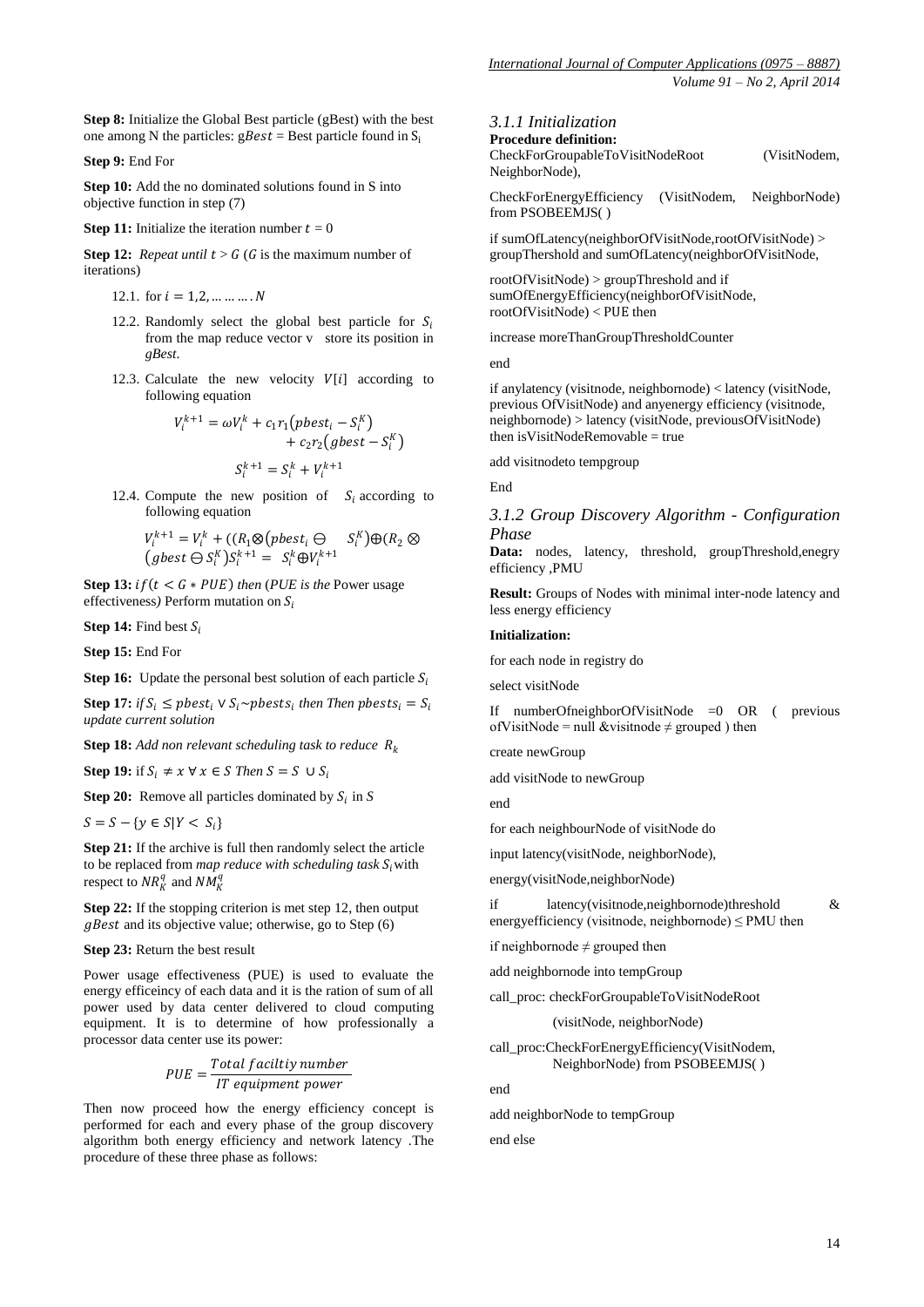*International Journal of Computer Applications (0975 – 8887) Volume 91 – No 2, April 2014*

iflatency(visitnode,neighbornode)  $\leq$  latency (visitnode, neighbornode)  $\leq$  threshold & energy efficiency (visitnode, neighbornode)  $\leq$  PMU then

if neignbornode  $\neq$  grouped then

create newgroup

add neighbornode to newgroup

end

end

end

checkthat the tempgroup

is group table to groupOfRootNode or not

if morethanGroupThersholdCounter ≤ regroupingIndex then

copy tempgroup to groupOfVisitNode

end

else if ThersholdCounter > regroupingIndex then

create newgroup

if is VisitNodeRemovable  $=$  true then

add visitNode to newGroup

end

copy tempGroup to newGroup

end

rank visitNode to zero end

*3.1.3 Group Discovery Algorithm—*

*Reconfiguration Phase*: **Data:** nodes, groups, latency, threshold, pairLatency, prevMinLatency,PMU,Energy efficiency

**Result:** Groups of Nodes with minimal inter-node latency and less energy efficiency

#### **Initialization:**

for each group in registry do

PrevMinLatency  $\leftarrow$  0, PMU  $\leftarrow$  0

if groupSize  $= 1$  then

for each potentialGroup in registry do

if potentialGroupSize > 1 then

pairLatency←findPairLatency(currentNode, potentialGroupLeader)

CheckForEnergyEfficiency(VisitNodem, NeighborNode) from PSOBEEMJS( )

if pairLatency ≤ threshold and (pairLatency <

prevMinLatency or prevMinLatency = 0)

if energy efficiency  $\leq$  PMU then

prevMinLatency←pairLatency prevMinPMU←taskenergy //from step 22 in PSOBEEMJS( )

move candidateNode to newGroup

newGroupNumber←potentialGroup

end end end end end

update latency and energy efficiency in registry

## **4. EXPERIMENTAL RESULTS**

Experimental results are conducted for group discovery algorithm (GDA) with network latency and energy efficiency based on the three clusters. These clusters are physically colocated in the similar experiment excluding in the dissimilar building. Thus the network latency among their nodes and energy efficiency is not extremely high. On standard network latency among the nodes belong to the similar cluster is not a large amount dissimilar than the latency among the nodes belonging to the dissimilar clusters. This network model is moderately diverse from the Grid5000; where nodes belong to the similar site contain much smaller inter-node latency and less energy efficiency than the nodes belong to the dissimilar sites. The node allocation on the cluster was like this.

Cluster-1: Node 00–19

Cluster-2: Node 20–33

Cluster-3: Node 34–51.

In these experiments, inter-node latencies among the nodes belong to the similar substantial cluster is moderately low as compared to the inter-node latencies among the nodes belonging to the dissimilar physical group. In the experiment, Preprocessing App three times by construction of three variations in the inter-node communication instances. The average communication instances were 15, 30, and 49 for every test run that is 5 and 10 nodes. Our group discovery algorithm (GDA) formed the groups during these variations. Results of these experiments are shown in Table 1, the figure 1, 2 shows the performance comparison of experiment one and two with test node 5,10 with corresponding Execution Time GDA with latency and Execution Time GDA with latency and energy , figure 3 and figure 4 shows the performance evaluation result of Network Latency and energy efficiency. It shows that proposed energy efficieny with network latency group discovery algorithm shows less execution time, more gain ratio and less energy consumption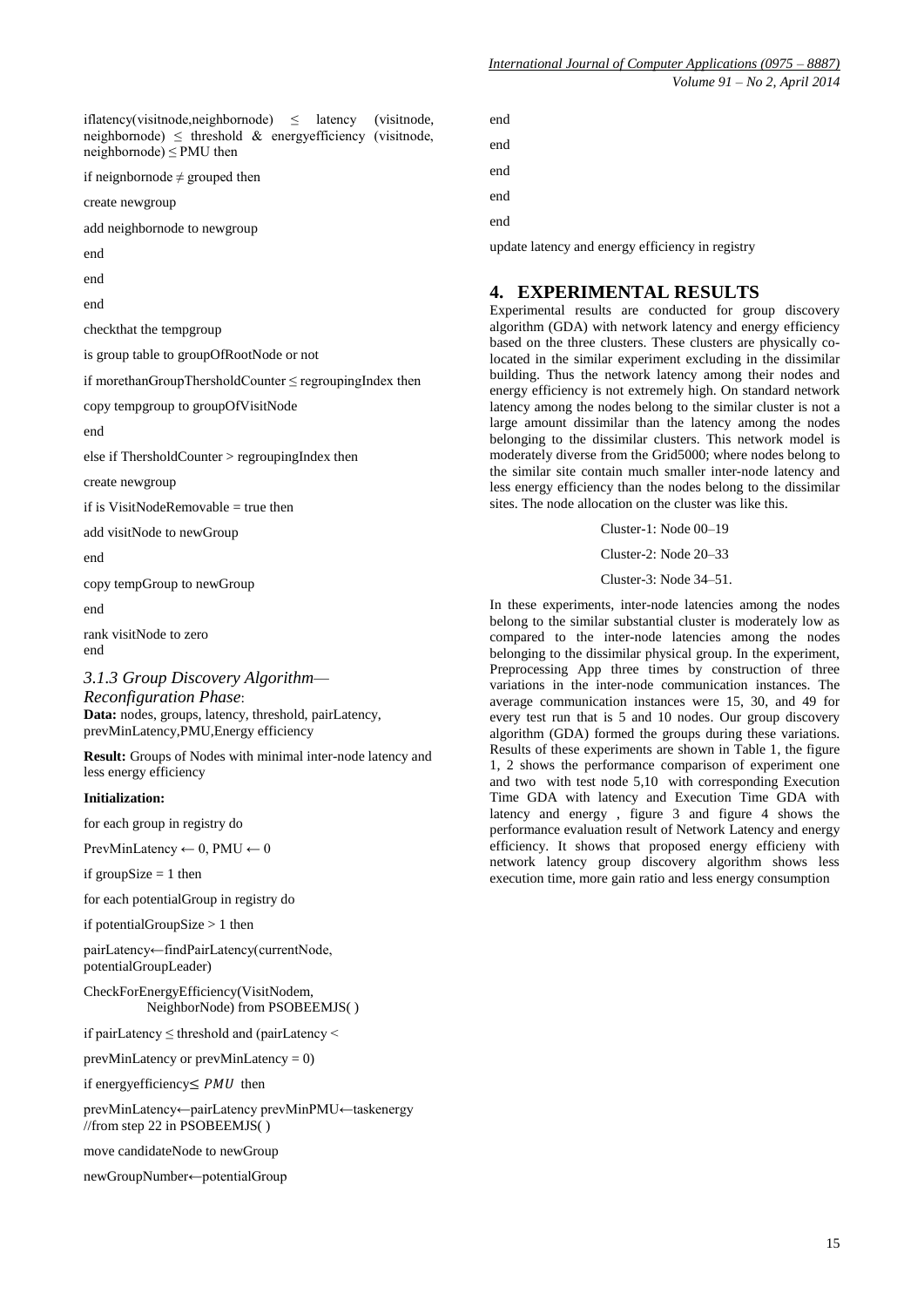| Experiment     | Preproc.app community<br>Instance | Test application<br>node request | Execution time<br>with<br>GDA(ms)<br>(Latency) | Execution<br>time with<br>GDA(ms)<br>(latency and energy) | %Gain<br>ratio<br>(latency) | Energy<br>(KWh) |
|----------------|-----------------------------------|----------------------------------|------------------------------------------------|-----------------------------------------------------------|-----------------------------|-----------------|
| Test LC-1.1    | 15                                |                                  | 3932                                           | 3781                                                      | 4.23                        | 1.57            |
| Test LC-1.2    | 30                                |                                  | 3932                                           | 3565                                                      | 7.27                        | 1.42            |
| Test LC- $1.3$ | 39                                |                                  | 3932                                           | 3545                                                      | 7.89                        | 1.24            |
| Test $LC-2.1$  | 15                                | 10                               | 5611                                           | 5394                                                      | 3.67                        | 1.45            |
| Test LC-2.2    | 30                                | 10                               | 5611                                           | 5251                                                      | 5.94                        | 1.32            |
| Test LC-2.3    | 39                                | 10                               | 5611                                           | 5214                                                      | 6.20                        | 1.04            |

#### **Table 1: Performance Evaluation on Local Clusters**



**Figure 1: Performance Evaluation of Experiment 1 vs Execution Time**



**Figure 2: Performance Evaluation of Experiment 2 vs Execution Time**



**Figure 3: Performance Evaluation of Experiment vs Network Latency**



**Figure 4: Performance Evaluation of Experiment vs Energy efficiency**

# **5. CONCLUSION AND FUTURE WORK**

The energy efficiency of the each and every cloud plays a major important role to improve the overall energy utilization. This paper majorly focuses on how to reduce the energy utilization of cloud servers throughout suitable scheduling schema. Taking full contemplation of the association among the result of cloud server with less network latency and less energy utilization of servers, propose a novel network latency and energy-efficient particle swarm optimizaation based multi-job scheduling representation based on the data